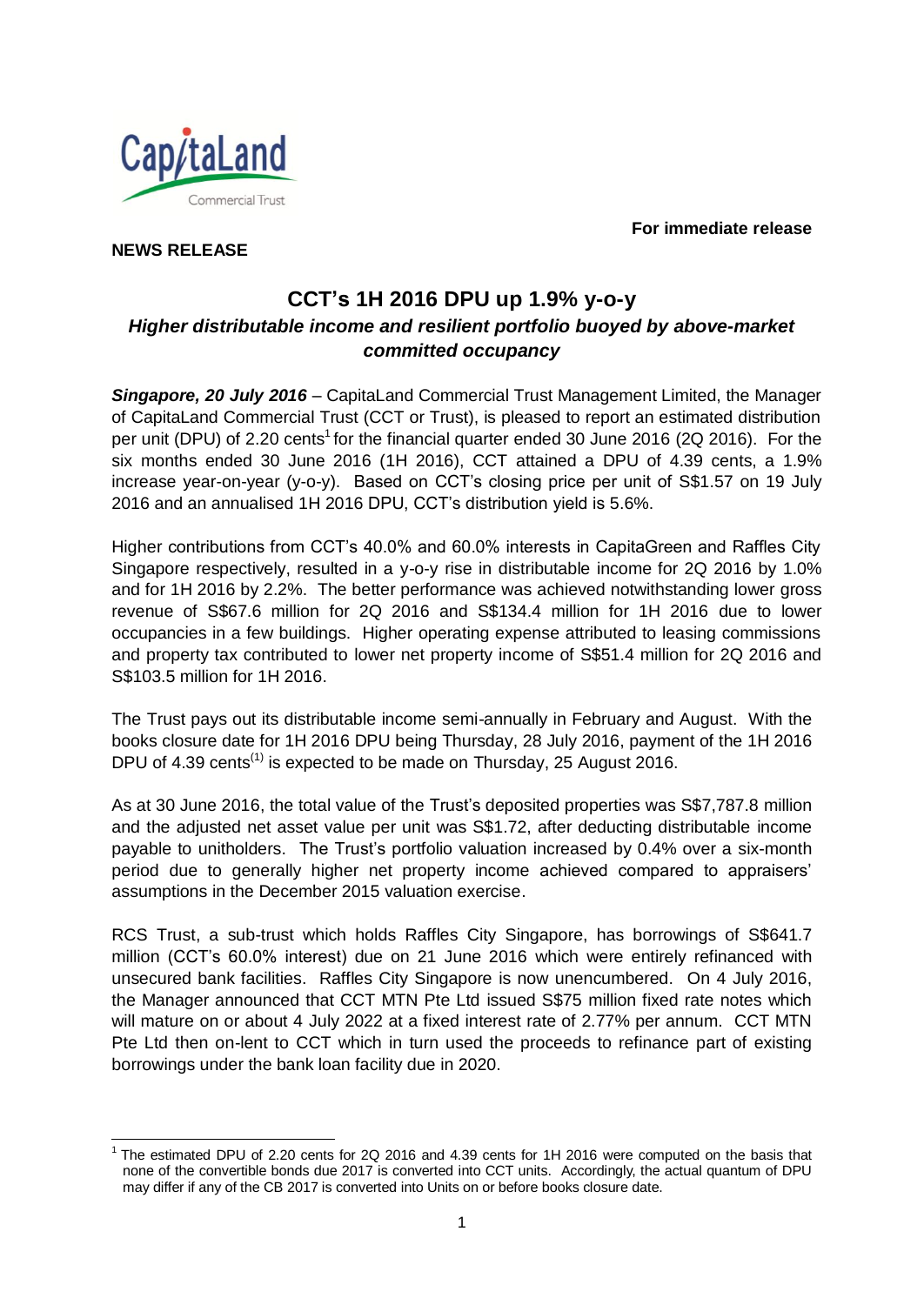As at 30 June 2016, aggregate leverage was 29.8% and average cost of debt remained stable at 2.5% per annum, contributing to the Trust's continually healthy balance sheet.

The Trust's unaudited Consolidated Financial Statements for 2Q 2016 results are available on its website (www.cct.com.sg) and on SGXNet [\(www.sgx.com\)](http://www.sgx.com/).

|                                        | 2Q 2016           | 2Q 2015 | Change<br>% | 1H 2016           | 1H 2015 | Change<br>% |
|----------------------------------------|-------------------|---------|-------------|-------------------|---------|-------------|
| Gross Revenue (S\$'000)                | 67,572            | 69,113  | (2.2)       | 134,429           | 137,275 | (2.1)       |
| Net Property Income (S\$'000)          | 51,451            | 53,859  | (4.5)       | 103,479           | 107,827 | (4.0)       |
| Distributable Income (S\$'000)         | 65,088            | 64,425  | 1.0         | 129,933           | 127,178 | 2.2         |
| Distribution Per Unit (DPU)<br>(cents) | 2.20 <sup>1</sup> | 2.19    | 0.5         | 4.39 <sup>1</sup> | 4.31    | 1.9         |

## **Summary of CCT Group Results**

Ms Lynette Leong, Chief Executive Officer of the Manager, said, "We are pleased that CCT has delivered a higher DPU in 2Q 2016 and for the first half of 2016. Despite the muted macro-economic environment and challenging office market conditions in Singapore, CCT's portfolio occupancy rate of 97.2% remains higher than market occupancy rate of 95.1% in 2Q 2016. In 1H 2016, we have successfully renewed or signed new leases with high quality tenants, which included that of the Economic Development Board of Singapore, one of CCT's top ten tenants. This leaves only 4% of office leases<sup>2</sup> to be renewed this year and 10% of office lea[s](#page-1-0)es $2$  due in 2017, as we proactively retain tenants and attract new ones."

<span id="page-1-0"></span>Ms Leong added, "We wish to thank our unitholders for their overwhelming approval at the recent Extraordinary General Meeting of our proposed acquisition of the complete interests in CapitaGreen from our joint venture partners. It endorses our successful portfolio reconstitution strategy of creating sustainable value for CCT through the redevelopment of the former Market Street Car Park into the premier Grade A office building, CapitaGreen. Upon the acquisition's completion in the coming months, we will have 100.0% income contribution from CapitaGreen which will boost CCT's portfolio net property income in 4Q 2016 as well as financial year 2017 and beyond. This will help to mitigate any downside risk to portfolio performance due to the current weak office market."

In 2Q 2016, CCT signed approximately 277,000 square feet of new leases and renewals, of which 27% were new leases. New and renewed tenants in the quarter included the Economic Development Board, Freemont Capital Pte Ltd, General Mills Singapore Pte Ltd, Invictus Asset Management Pte Ltd, The Korea Development Bank and Sea Hub Energy Pte Ltd.

### Outlook for Singapore Central Business District (CBD) Office Market

The Singapore office market continued to see declines in occupancy and rental rates given the impending completion of above-average new office supply in the Core Central Business District (CBD). Singapore's Core CBD occupancy rate was unchanged at 95.1% in 2Q 2016 with a pick-up in leasing activity, but average monthly Grade A office market rent declined by 4% in the quarter to S\$9.50 per square foot. The y-o-y decline was 15.9%. Market vacancy rate is expected to rise in the short term, with the completion of new supply over the next six to nine months.

<sup>-</sup> $^2$  Based on office lease expiry profile by occupied net lettable area as at 30 June 2016